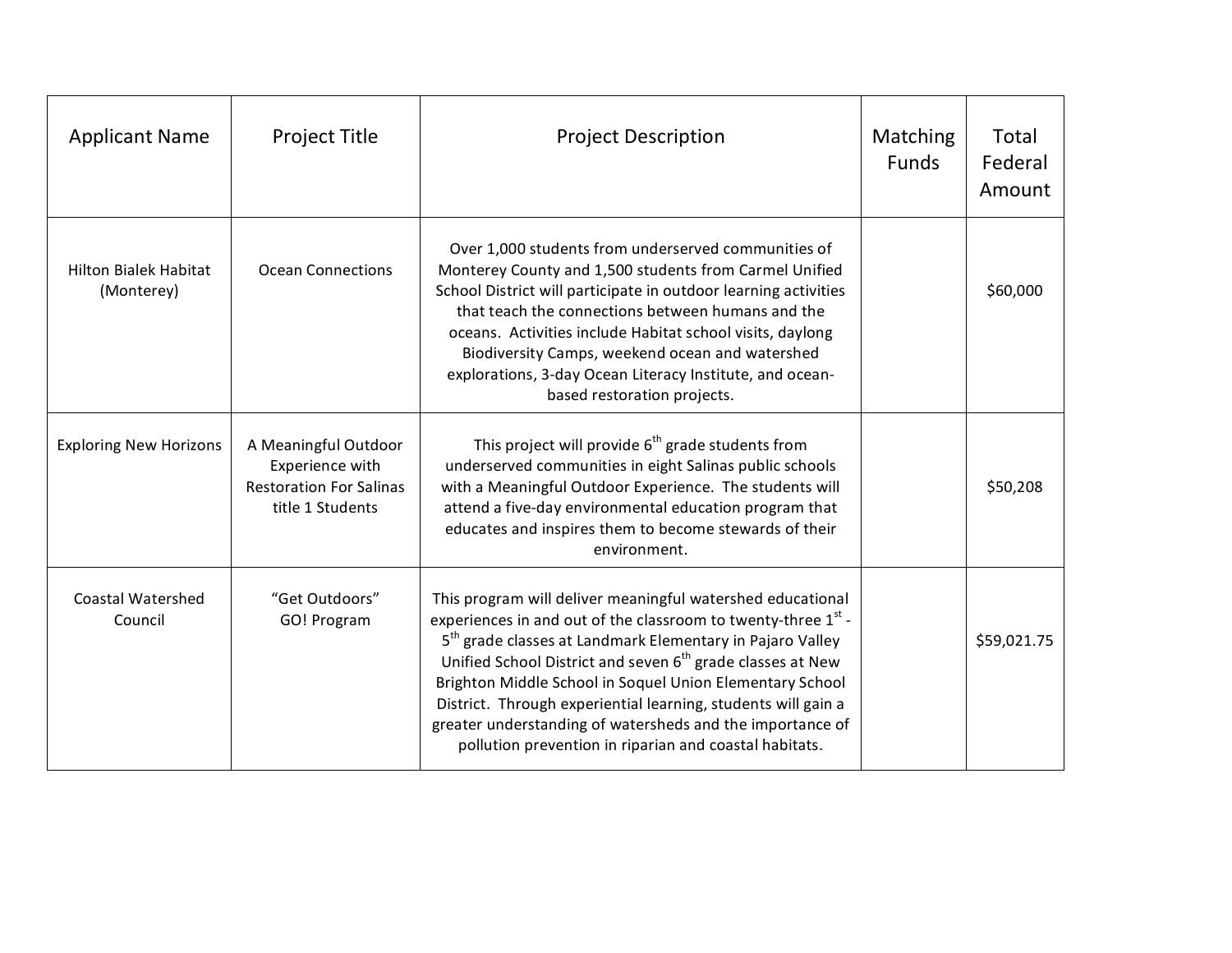| California Marine<br><b>Sanctuary Foundation</b><br>(Monterey)                 | <b>Integrating Multicultural</b><br>Environmental<br><b>Education in Extended</b><br><b>Learning Programs</b>                                   | The MERITO Academy will provide to over 450 culturally<br>diverse and underrepresented $5^{th}$ - $8^{th}$ grade students the<br>opportunity to experience year round, meaningful, ocean<br>and watershed, inquiry-based science activities. Additionally,<br>20 teachers will participate in the MERITO Watershed<br>Academy Training Workshop.                                              | \$59,828 |
|--------------------------------------------------------------------------------|-------------------------------------------------------------------------------------------------------------------------------------------------|-----------------------------------------------------------------------------------------------------------------------------------------------------------------------------------------------------------------------------------------------------------------------------------------------------------------------------------------------------------------------------------------------|----------|
| Foundation of<br>California State<br>University, Monterey<br>Bay<br>(Monterey) | Increased Watershed<br>Awareness in Youth<br>through the Cycle of<br><b>Habitat Restoration</b>                                                 | Over 600 students in the MPUSD and the MERITO Academy<br>After-School Programs will participate in watershed and<br>restoration activities to increase knowledge and awareness<br>of the Monterey Bay area, watersheds and ocean.                                                                                                                                                             | \$58,803 |
| Foundation of<br>California State<br>University, Monterey<br>Bay<br>(Monterey) | Professional<br>Development for Creeks<br>of Salinas<br>to the Bay                                                                              | This project will provide $3^{rd}$ through $5^{th}$ grade teachers in<br>Salinas with training workshops, in-class mentoring,<br>classroom lessons and field trip opportunities to Creeks of<br>Salinas.                                                                                                                                                                                      | \$59,999 |
| Foundation of<br>California State<br>University, Monterey<br>Bay<br>(Monterey) | <b>Outdoor Science School:</b><br>Collaborating with<br>teachers to provide<br>unique academically<br>based meaningful<br>watershed experiences | Camp Sea Lab with provide an ocean/coastal science based<br>experiential program to 600 students and teachers from 8<br>schools. The program will emphasize watersheds, coasts,<br>oceans, scientific process and research, conservation,<br>culture and history, and careers/educational pathways.                                                                                           | \$46,519 |
| Friends of MAOS<br>(Monterey)                                                  | <b>MAOS Urban Creek</b><br><b>Runoff Studies in</b><br>Monterey Year 2                                                                          | Monterey Academy of Oceanographic Sciences (MAOS)<br>students will continue to monitor creek sites around urban<br>Monterey for water quality. Students will work to identify<br>upstream source points of contaminants and test<br>downstream near-shore water quality. Students will also<br>learn now to mitigate contamination problems in urban<br>streams through use of native plants. | \$49,797 |